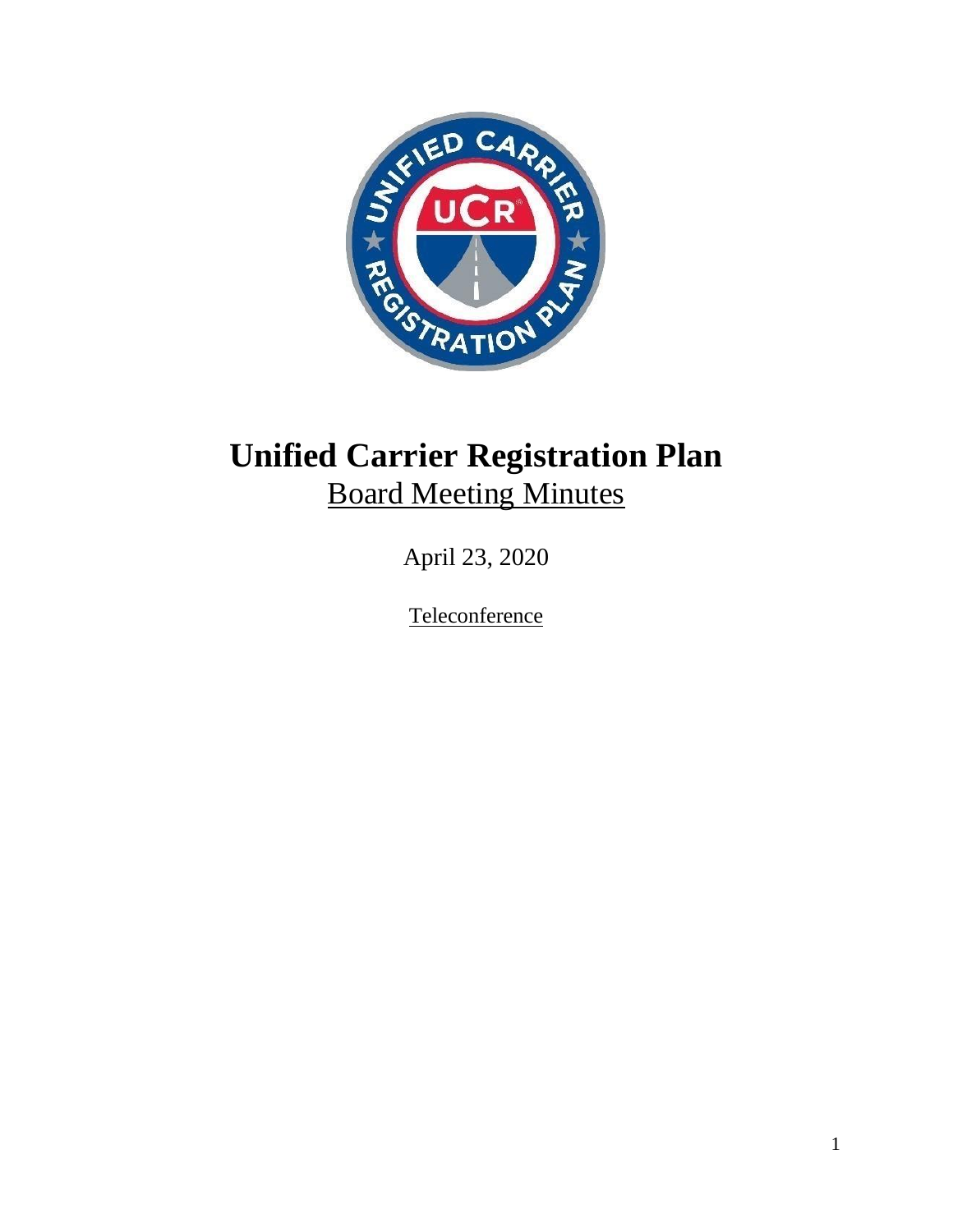#### **UNIFIED CARRIER REGISTRATION PLAN**

## **Board of Directors Meeting April 23, 2020**

## **MINUTES**

### **PORTIONS OPEN TO THE PUBLIC**

#### **I. Welcome and Call to Order**

The UCR Board Chair welcomed attendees, called the meeting to order, called roll for the Board and confirmed the presence of a quorum.

#### **II. Verification of Meeting Notice**

The UCR Executive Director verified that publication of the public notice of the meeting on the UCR Plan website and distribution to the UCR contact list via email occurred on April 14, 2020. He confirmed that the public notice was then published in the *Federal Register* (Vol. 85, No. 75) on April 17, 2020.

#### **III. Review and Approval of Board Agenda**

The UCR Board Chair called for a motion to approve the agenda pending a discussion or any amendments. A MOTION was MADE and SECONDED to approve the agenda as presented. The MOTION CARRIED.

#### **IV. Approval of Minutes of the March 12, 2020 UCR Board Meeting**

A MOTION was MADE and SECONDED to adopt as presented the minutes from the March 12, 2020 Board of Directors meeting. THE MOTION CARRIED.

## **V. Discussion of COVID-19 Impact on UCR**

The UCR Board Chair led a discussion on the impact of the COVID-19 pandemic on industry, state operations, and UCR collections. The UCR Board Chair thanked everyone on the call for their attendance in this time of uncertainty.

#### **VI. Update on June UCR Training and Board Meeting**

The UCR Executive Director updated the Board on planning for the June 8 and 9, 2020 UCR Training and Board Meeting in light of the COVID-19 pandemic. The pandemic has led to the closing and cancellation of events across the US, due to stay at home orders, and closing of interstate borders. The June meeting in Portland has been cancelled at no cost to UCR. UCR will be modifying the in-person training to a webinar, and the Board meeting will take place via teleconference. The Education and Training Subcommittee is working diligently to produce the video training modules. He also notified those that have reservations at the hotel to please cancel those reservations.

#### **VII. Report of FMCSA**

FMCSA provided a report on relevant activity and noted that there are four biographies and reappointment letters for board members currently under review at the agency.

#### **VIII. Updates Concerning UCR Legislation**

The UCR Board Chair called for any updates regarding UCR legislation since the last Board meeting. No updates were provided.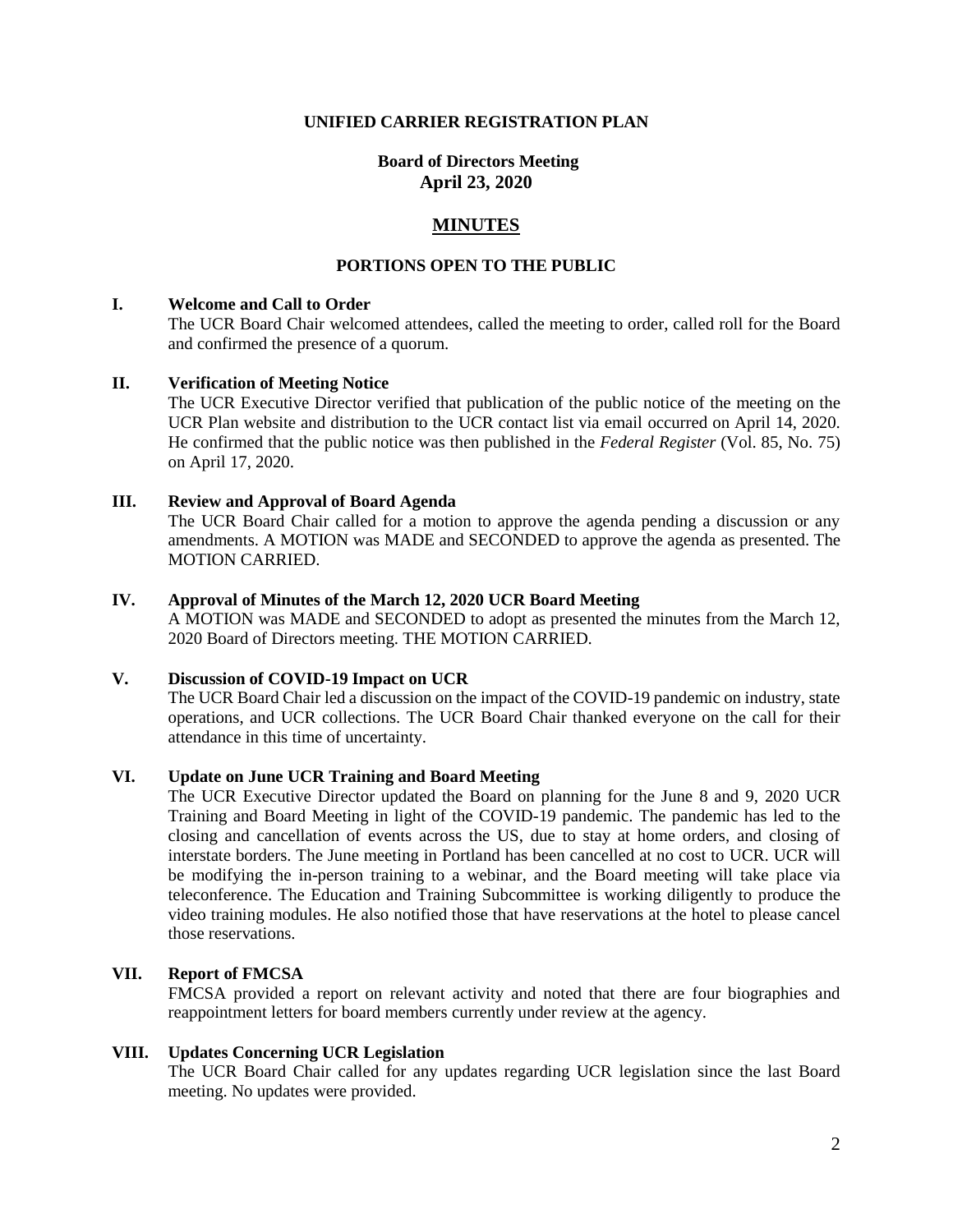# **IX. Recommendation to United States Department of Transportation (USDOT) Secretary to Designate UCR Board Chairperson**

The UCR Executive Director asked the Board to consider and adopt a recommendation to the Secretary of the USDOT designating one member of the Board to serve as chairperson of the Board. A MOTION was MADE and SECONDED to recommend to the USDOT that Elizabeth Leaman be reappointed to serve as chairperson of the board. THE MOTION CARRIED.

The Board instructed the UCR Executive Director to send a recommendation letter to the Secretary of the USDOT.

## **X. Trademark Infringement/Cease and Desist Letter Update**

The UCR Chief Legal Officer provided an update to the Board on the status of a cease and desist letter sent to a possible trademark infringer on March 4, 2020. He informed the Board that the website had been taken down as requested in the cease and desist letter and that no further legal action would be necessary. He also set a call to action that, if anybody becomes aware of a possible misuse of the UCR trademark, to please bring the issue to the attention of the UCR Chief Legal Officer.

## **XI. Proposal to Suspend Collection of UCR Fees for the 2020 Registration Year and Either Refund or Provide a Credit for the 2021 Registration Year to Those Registrants That Have Already Registered and Paid for the 2020 Registration Year**

Board Member Monte Wiederhold presented a proposal to suspend collection of UCR fees for the 2020 registration year and either refund or provide a credit for the 2021 registration year to those registrants that have already registered and paid for the 2020 registration year. After discussion, a MOTION was MADE and SECONDED to suspend the collection of 2020 UCR registration fees with a refund or credit made to those who have already paid these fees. THE MOTION FAILED.

#### **XII. Ratify Further Extension of Recommended 2020 Enforcement Date**

The UCR Chief Legal Officer led a discussion on a proposed ratification of the decision by the UCR Board Chair and the UCR Executive Director to further extend the recommended 2020 enforcement date to July 1, 2020. After discussion, A MOTION was MADE and SECONDED to ratify the action of the Board Chair and the Executive Director. The MOTION CARRIED.

## **XIII. SUBCOMMITTEE REPORTS**

#### **Audit Subcommittee**

#### **A. Update on 2020 State Compliance Reviews**

The UCR Depository Manager provided an update on the plans for 2020 state compliance reviews, including contingency plans related to the COVID-19 pandemic.

#### **B. Update on the 2020 New Entrant and Unregistered Solicitation Campaigns**

Seikosoft provided an updated report on new entrant motor carrier campaigns managed by the National Registration System (NRS), new entrant motor carrier campaigns managed by the states, unregistered motor carrier campaigns managed by the NRS, and unregistered motor carrier campaigns managed by the states. All 41 jurisdictions have active solicitation campaigns for 2020 new entrants and 2020 registrants. Seikosoft has sent 523,000 emails, and noted that every 21 days, those who are still unregistered will receive a solicitation email. Seikosoft noted that UCR has collected 55% of projected registrations for 2022, which is higher than at the same time in 2019.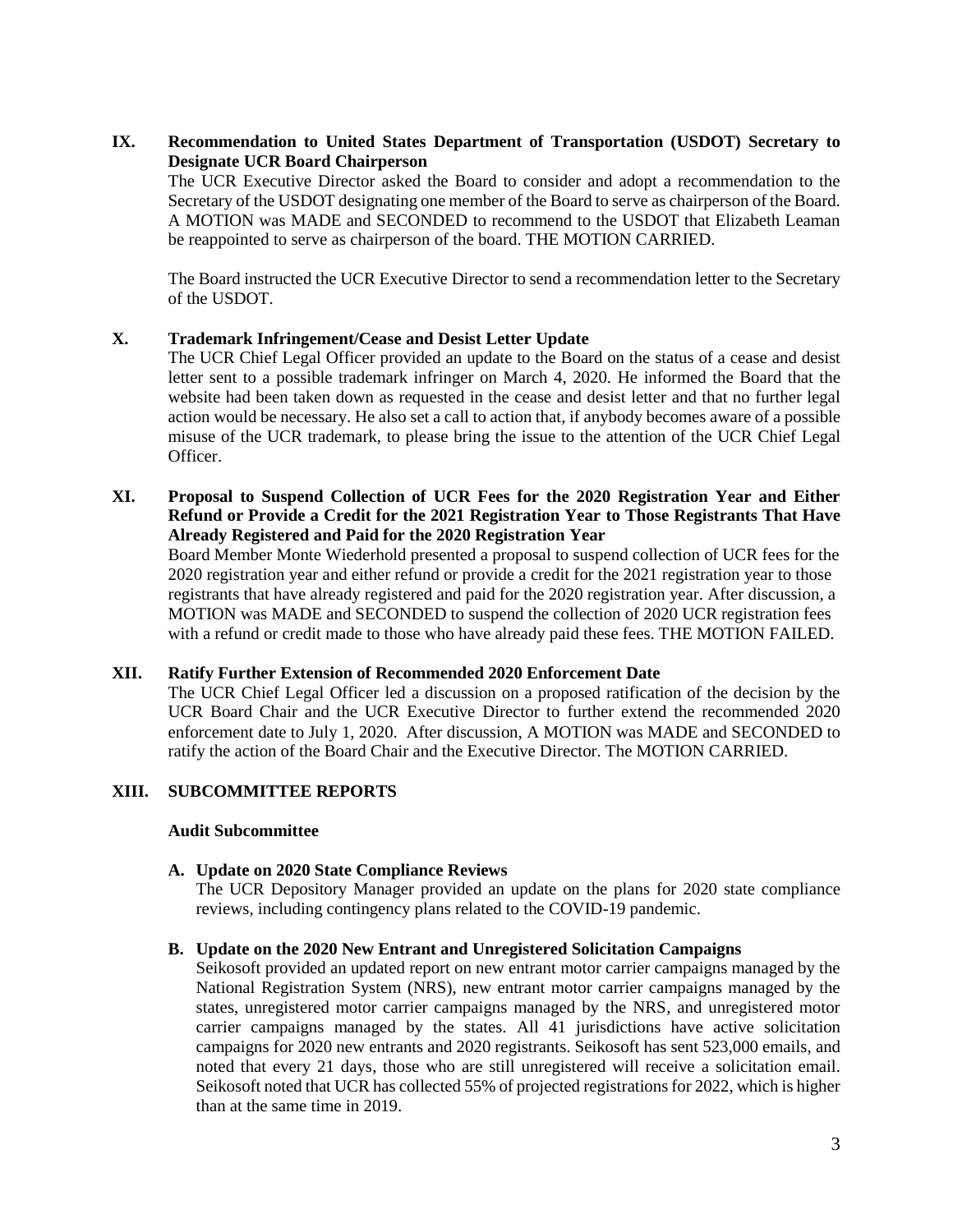## **C. Update on the Non-Universe Motor Carrier Solicitation Campaigns**

Seikosoft provided an updated report on the solicitation campaign targeting motor carriers identified through roadside inspections to be operating in interstate commerce but identified in MCMIS as either intrastate or inactive. Seikosoft reported it is still in the process of modifying the NRS to be able to perform these notifications and is in the final stages of testing. Seiokosoft will then be able to program the system to contact those that are not registered.

#### **D. Update on State Carrier Audits and Recommended Extension to July 1, 2020**

The UCR Audit Subcommittee Chair reported on state audit activity to date and emphasized the strategy of using Focused Anomalies Reviews (FARs) and MCS-150 retreats. The UCR Chief Legal Officer recommended that the Board ratify the UCR Audit Subcommittee Chair's action to provide a deadline extension to states on their annual carrier audits to June 1, 2020. After discussion, A MOTION was MADE and SECONDED to ratify the Subcommittee Chair's action to provide a deadline extension to states on their annual carrier audits to **July 1, 2020**. The MOTION CARRIED.

#### **Finance Subcommittee**

## **A. Status of 2020 Registration Year Fee Collections**

The UCR Depository Manager provided an update on the status of collections for the 2020 registration year and a comparison to 2019 registrations for the equivalent time-period one year ago, to provide perspective on the impact of the COVID-19 crisis. The UCR Plan has collected \$78.6 million 70 days into the registration period. In 2019 the UCR Plan had collected \$66.8 million by that same point in the registration period. Despite the fee reduction, 2020 RYTD collections have exceeded 2019 RYTD. In addition, the UCR Plan has received 70,000 more registrations in 2020 RYTD than in 2019 RYTD.

#### **B. Daily Liquidity Account (DLA) Interest Rate Reduction**

The UCR Depository Manager provided an update on the reduction of the interest rate to the DLA held at Truist Bank (formerly SunTrust). He noted that funds are highly liquid and available in 24 hours, yet, due to COVID-19 and the dramatic reductions in interest rates, UCR has seen a dramatic decline in the rate of interest the UCR is currently earning on the DLA.

## **C. March 2020 Operating Costs**

The UCR Depository Manager provided an update on the year-to-date costs of operating the UCR Plan and provided insights into how costs compare with the operating budget. UCR is currently showing \$200,000 favorable to the budget overall, which is due to the auditing program and education and training budgets. The only area exceeding budget is legal, due to UCR's efforts to ensure its meetings are noticed and conducted in accordance with the federal Sunshine Act. The UCR depository made a distribution to states meant to receive funds from the 2015, 2016, and 2018 excess fees that were collected, and administrative collections that were not used in 2015. There were approximately 28 states that received distributions in addition to the distribution of the monthly registration fees collected.

#### **Education and Training Subcommittee**

#### **A. Update on Plans to Launch Training Modules**

The UCR Education and Training Subcommittee Chair provided an update on plans to launch an initial wave of training modules by June 2020. As of the April 16, 2020 Education and Training Subcommittee meeting, working drafts of the training modules had been sent by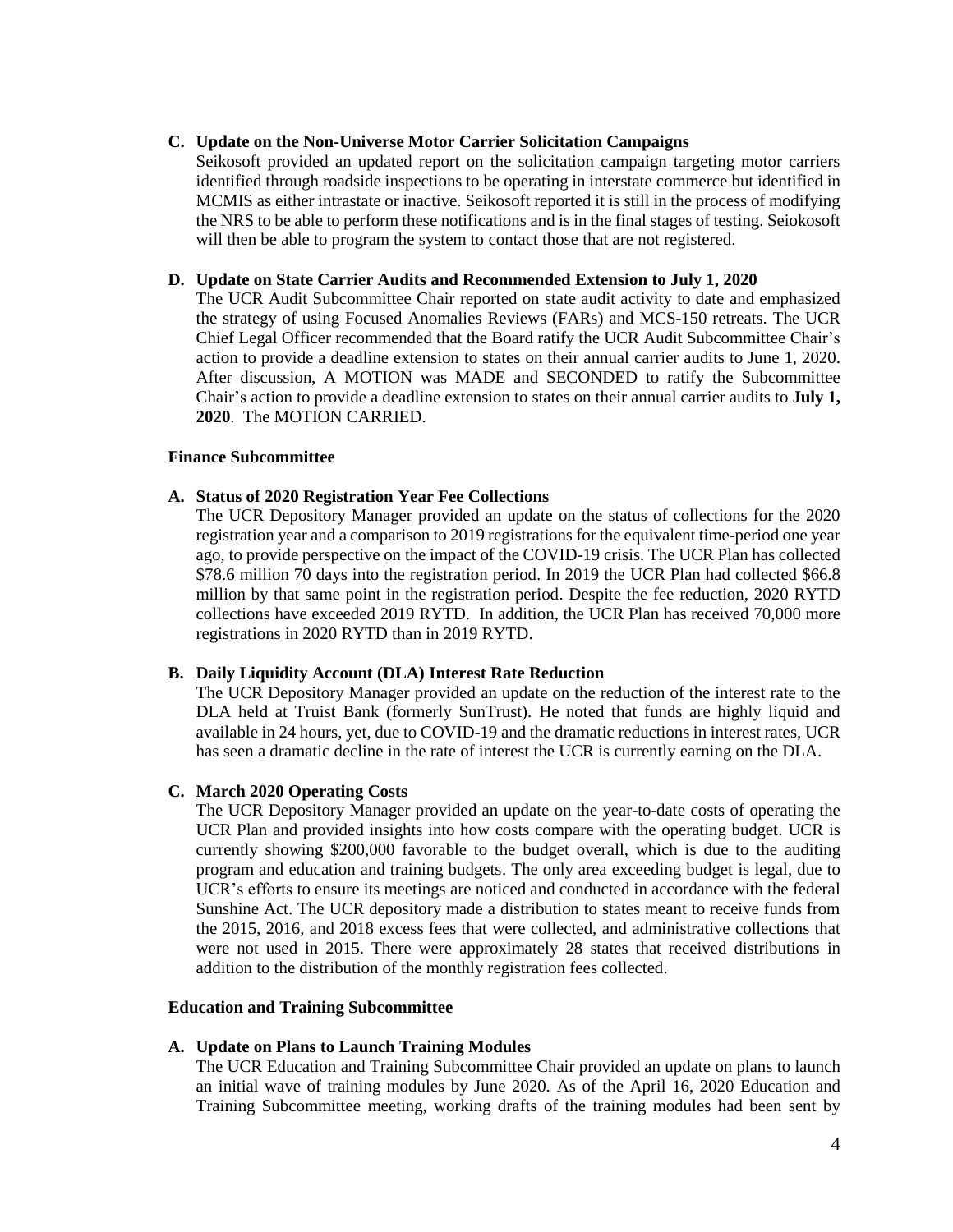Kellen staff to the Subcommittee members for review. The project is on schedule to produce final training modules by the June 2020 deadline.

## **XIV. Contractor Reports**

# **UCR Executive Director**

The UCR Executive Director provided a report covering recent activity for the UCR Plan. He had been working with Suzanne Stillwell on cancelling the June conference, which has been a success. He is also in the process of creating two letters of recommendation for Seikosoft to be included in an RFP response to the IRP which will lead to better vehicle data. In addition, the RFP response has been sent to FMCSA on behalf of CVSA. He is also working on finalization of the Kellen contract which is scheduled for discussion in the closed portion of this meeting.

# **DSL Transportation Services, Inc.**

DSL reported on the latest data on state collections resulting from the FARs program.

## **Seikosoft**

Seikosoft provided an update on recent/new activity related to the NRS.

# **UCR Administrator (Kellen)**

The UCR Administrator provided its management report covering recent activity for the Depository, Operations, and Communications. There is a list of outstanding invoices from the states. Three states have exceeded their caps and are required to transfer excess funds to the UCR depository. There are one or two issues in the over 90 days old category of receivables, though those monies are very small. Interest earnings will most likely be diminishing moving forward due to COVID-19 implications. The UCR Administrator referred the Board to the information concerning distributions to states mentioned earlier in the meeting. All remaining registration proceeds will be distributed to those states that have not yet met their respective caps by May  $15<sup>th</sup>$ .

# **PORTIONS CLOSED TO THE PUBLIC**

Pursuant to the Government in the Sunshine Act at 5 U.S.C.  $\S$  552b(d)(1), the Board must now vote to approve closing the portions of the meeting dealing with items XV, XVI, XVII and XVIII on the agenda.

The UCR Chief Legal Officer has advised that the Board may, if it votes to do so, close these portions of this meeting pursuant to Government in the Sunshine Act Exemptions (4), (9)(B) and (10). By approving these actions, the Board determines that public participation would likely disclose (i) confidential trade secrets, commercial and financial information of one or more UCR contractors, (ii) information for which premature disclosure would likely frustrate implementation of a proposed agency action, and/or (iii) specifically concern the discussion of information, the premature disclosure of which would likely negatively impact the agency's participation in an ongoing civil action or proceeding. Therefore, by approving these actions, the Board is invoking Exemptions (4), (9)(B) and (10) to close these portions of the meeting (5 U.S.C. §  $552b(c)(4)$ ,  $(9)(B)$  and  $(10)$ ).

A copy of each of the votes on the closure of each of these four portions of this meeting will be made publicly available on the UCR Plan website within one day of the votes taken herein [\(https://plan.ucr.gov\)](https://plan.ucr.gov/).